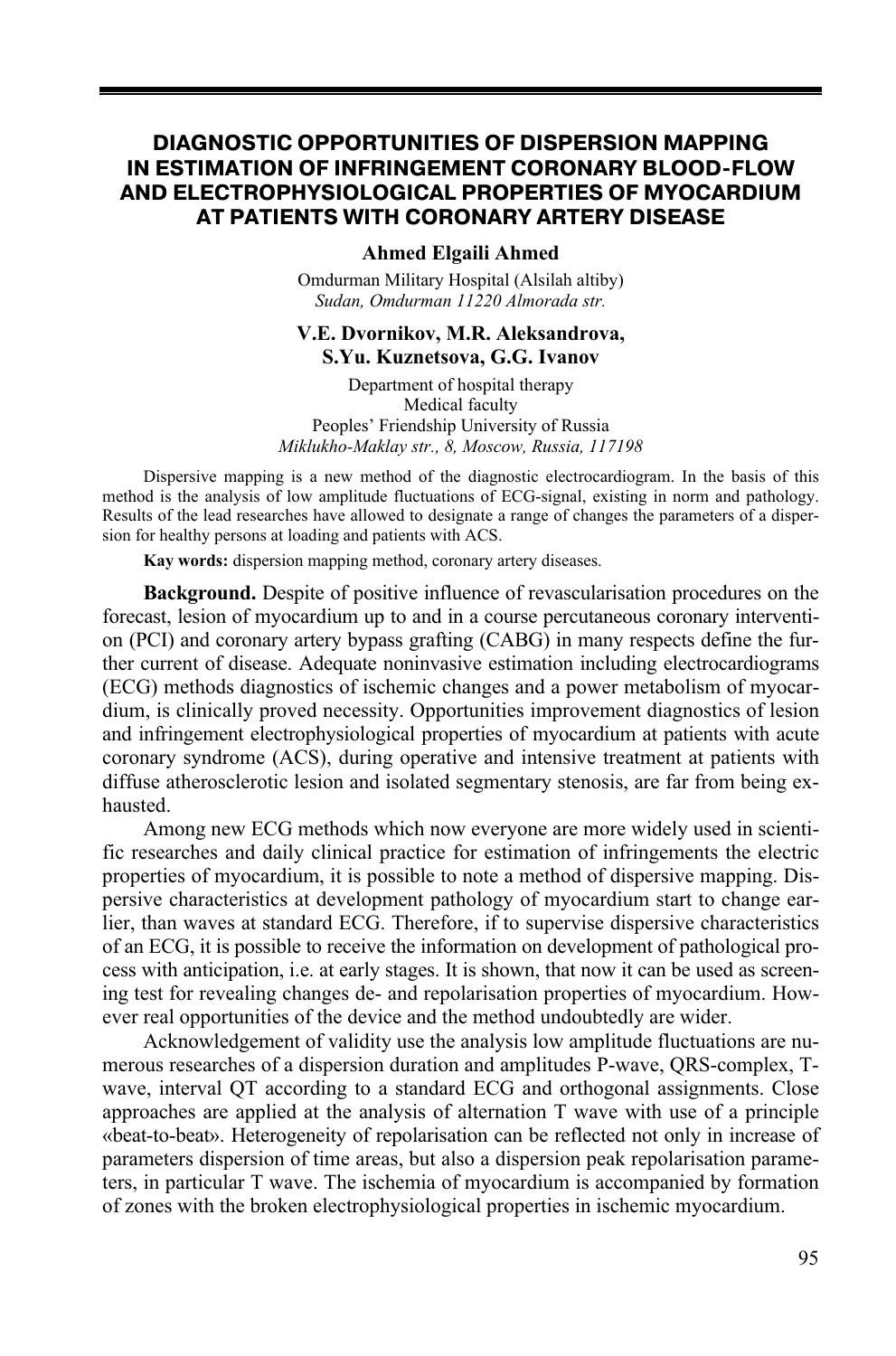Now there is no experience of wide clinical application of parameters dispersive mapping (DM) for an estimation of a condition of electrophysiological properties of a myocardium and dynamics of process electric remodeling. Therefore, the study research of diagnostic opportunities of DM method in an estimation of infringements of coronary blood-groove and ischemic changes of myocardium with the analysis of dispersive characteristics de- and repolarisation myocardium is represented by an actual clinical problem.

**Methods.** This study included 47 healthy persons and 63 patients from acute coronary syndrome (ACS). Inspection was carried out at receipt, after carrying out coronarography and operative treatment (in 1 day). Middle age has made  $56.2 \pm 2.1$  years. From them 54 (86%) men and 9 women (14%). Depending on the revealed lesion of coronary vessels at 3 groups of patients are allocated: one, two and three-vascular lesion (tabl. 1). As follows from the submitted data, at 36 (57%) patients the stenosis of one coronary artery, at 13 and 14 accordingly stenosis of 2 and 3 vessels is revealed.

Table 1

| Num of Stic vess | Patient with ACS ( $n = 63$ ) |              |     |    |  |
|------------------|-------------------------------|--------------|-----|----|--|
|                  | All                           | Localization |     |    |  |
|                  |                               | <b>RCA</b>   | LAD | CХ |  |
|                  | 36 (57%)                      |              | 26  |    |  |
|                  | 13 (21%)                      |              |     |    |  |
|                  | 14 (22%)                      |              | 4   | 14 |  |
| Total            | 63                            | 36           | ວ   |    |  |

**Frequency of registration and localization of vascular lesions in group depending on values index of «Myocardium» at receipt** 

**Method DM.** The principle of action of the device is based on a new method of the analysis casual low amplitude (10—30 mkV) fluctuations of the ECG-signals which can be revealed on all an extent cardiocycles (Р-QRS-T). The received results the analysis of dispersions fluctuations of amplitudes de- and repolarisation atrium and ventricles. The method is based on information — topological model of small fluctuations of ECG. The amplitude of these fluctuations makes 3—5% from amplitude R-wave. The dispersive characteristics corresponding to separate group of deviations, look like the functions of time describing average peak variations on certain sites cardiocycle. For the quantitative analysis gradational criteria *G3-G9* were used which are displayed the display. On the basis of special averaging indexes *G3-G9* the basic is formed the new findings in microalternance index «Myocardium».

The data of procedures PCI were analyzed. Measurement of dispersive characteristics was carried out in the beginning of procedure, before each inflating, after and at the end of procedure. Time of one measurement of dispersive characteristics made 30 sec. The statistical estimation of change of average sizes of dispersive parameters was carried out at performance short-term balloon occlusions.

Statistical processing of results was carried out on a personal computer with the help of a package of statistical programs Microsoft Eхсеl and package STATISTICA (v 6.0). Results of research are submitted as average arithmetic values  $\pm$  standard deviations ( $M \pm \delta$ ). For an estimation of the importance of distinctions between the data of research in different groups of patients *t*-criterion Students is used. Distinctions were considered authentic at *р* < 0,05.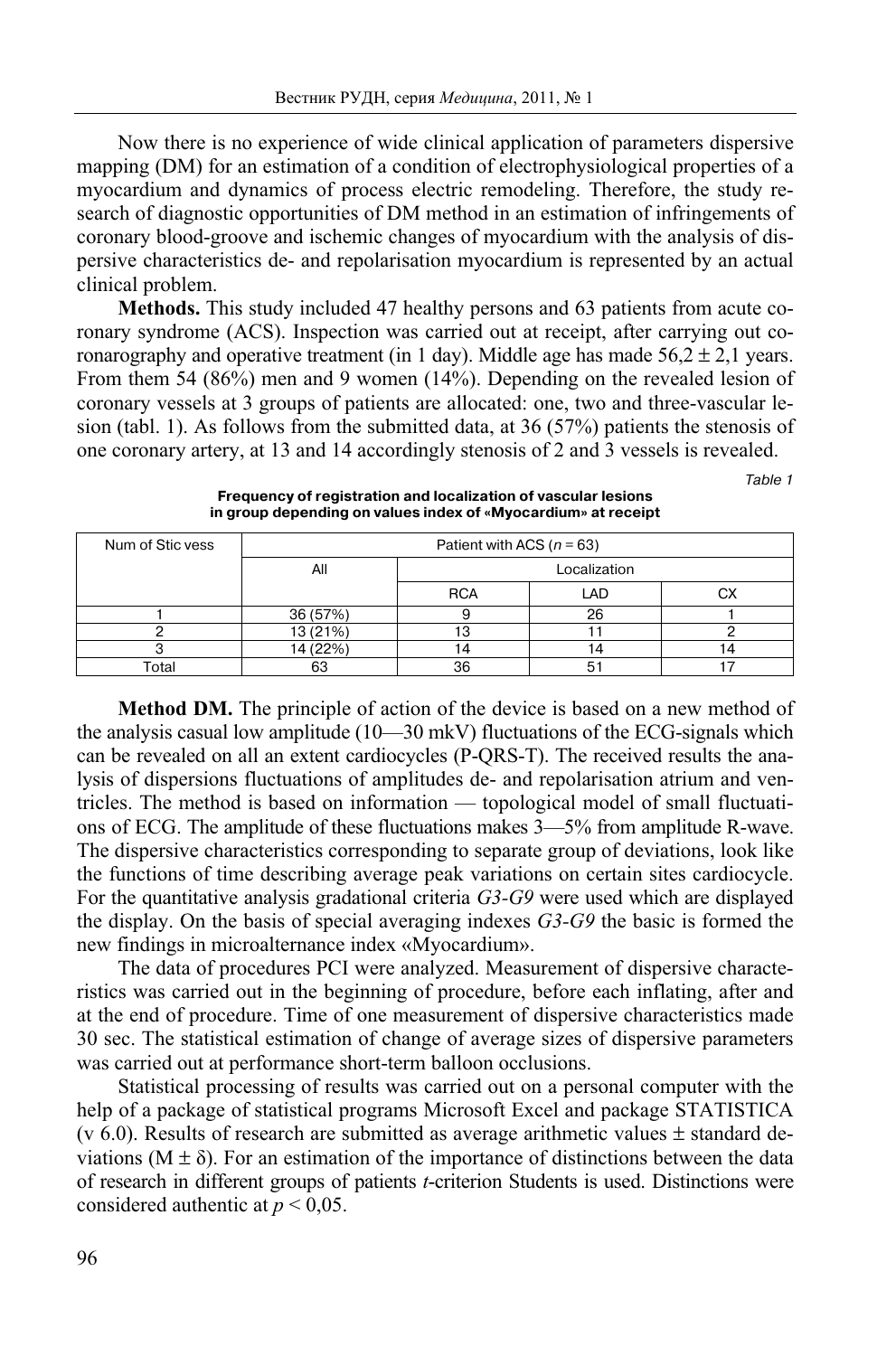**Results.** In research the data of 63 patients with ACS, surveyed have been includeed at receipt and in the  $1<sup>st</sup>$  day a field of carrying out coronarography and operative treatment — stenting  $(54.5 \pm 3.6 \text{ years})$ . Among the surveyed  $57\%$  patients with defeat of 1 vessel made, and 43% had lesion of 2 and 3 vessels. The results of parameter DM at patients with ACS at revascularisation of myocardium and the analysis of dependence on weight of lesion coronary vessels has shown an index «Myocardium» is not exceeding in norm 15%, was more often above in group with 3 vascular lesion (in 93% of cases) (tabl. 2).

Table 2

| Num of struck vessels<br>(stenosis > 50%) | Quantity of patients | Index «Myocardium»<br>>15% | Index «Muocardium»<br>$< 15\%$ |
|-------------------------------------------|----------------------|----------------------------|--------------------------------|
| vascular vessel                           | 36 (57%)             | 23 (67%)                   | 13 (33%)                       |
| 2 yessels                                 | 13 (21%)             | 10 (77%)                   | 3(23%)                         |
| 3 yessels                                 | 14 (22%)             | 13 (93%)                   | (7%)                           |
| Total                                     | 63 patients          | 46 (73%)                   | 7(27%)                         |

**Frequency of registration 1, 2 and 3 vascular lesions in the surveyed group of patients depending on threshold values of an index «Myocardium» ( > 15%)** 

Parameters of an index «Myocardium» were more at 2 and 3 vascular lesion both at receipt, and after operative treatment in comparison with the data in the  $1<sup>st</sup>$  and control group. And if in the  $1<sup>st</sup>$  group after day of value of an index remained without change, in the  $3<sup>rd</sup>$  group they were authentically reduced from higher values (with  $26.1 \pm 1.5$  up to  $23.5 \pm 1.0\%$ ), that reflected significant effect of therapy in a background of the greater in an outcome of lesion of myocardium. Parameter of T-wave alternance (TWA) was authentically reduced at one-vascular lesion (with  $15.0 \pm 0.8$ ) up to  $10,8 \pm 0.8$  mkV) and the tendency to reduction has been marked at two and three-vascular lesion.

The analysis of dependence of changes of parameters of dispersive fluctuations of complex QRS (G3 and G4, mkV х ms) and Т wave (G5 and G6, mkV х ms) at patients with ACS at receipt and after operative treatment for quantity of the affected vessels, has revealed the maximal changes in repolarisation an interval (Т-wave) (G5, G6) in group with 2 and 3 vascular lesion both at receipt, and in the first day after revascularisation. Their average values exceeded those in the  $1<sup>st</sup>$  group in 3—4 times, and normal values in 10 times.

The received data on diagnostic value of values of an index «Myocardium» at receipt (on I a stage of inspection) as parameter, lesion 1 and 2—3, 1 and 3 vascular lesion are submitted in table 3. Values of sensitivity of a parameter «Myocardium» on division of 1 and 2—3 vascular lesions are high enough, as well as parameters of forecasting value of negative result.

Table 3

**Parameters of diagnostic value of an index «Myocardium» (a threshold up to 15%) at comparison 1 vascular with 2—3 and 3 vascular lesion** 

| Parameters  | Lesion 2-3 vessels | Lesion 3 vessels |
|-------------|--------------------|------------------|
| Sensitivity | 85%                | 93%              |
| Specificity | 36%                | 36%              |